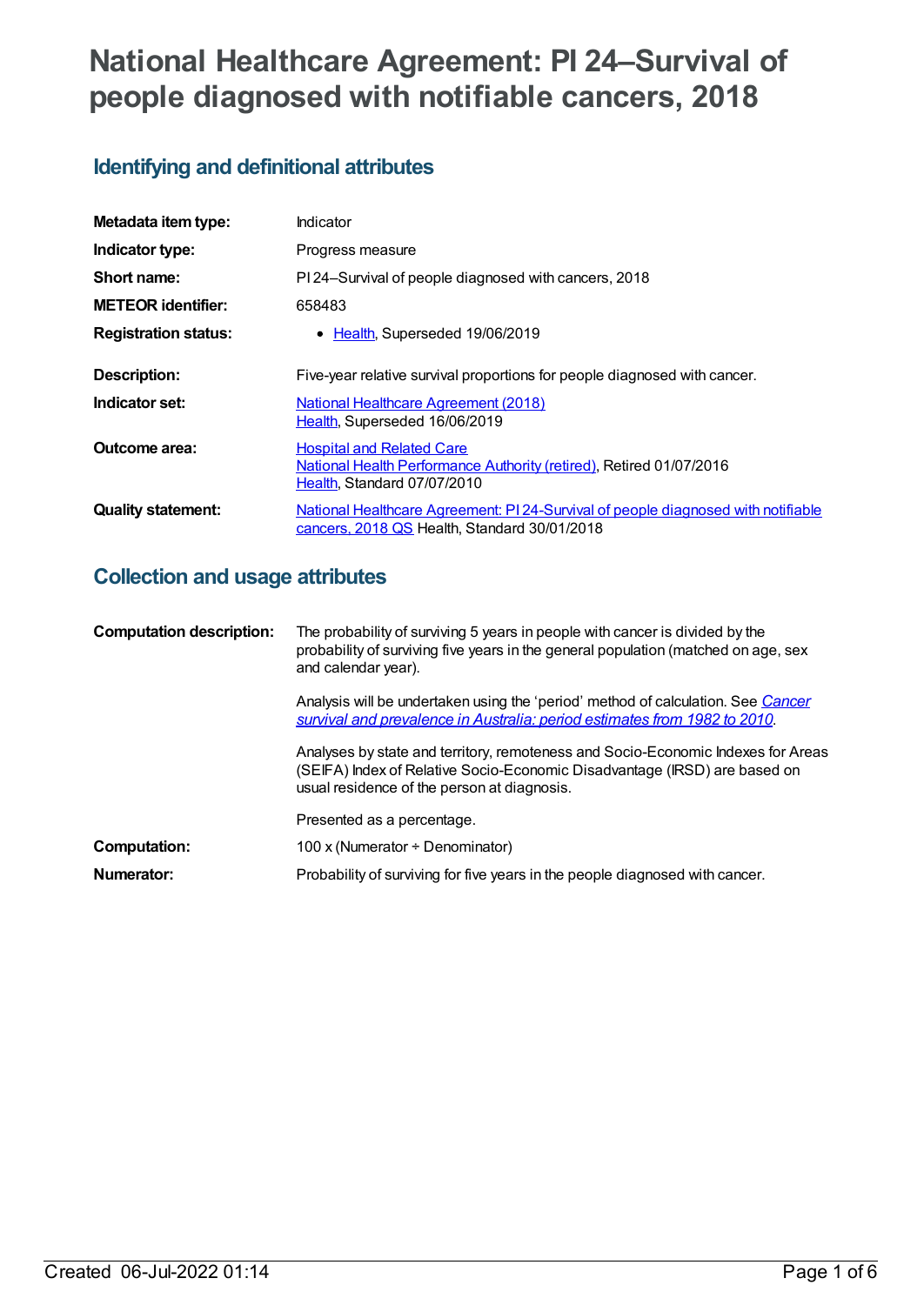#### **Data Element**

Age at diagnosis

**Data Source**

[Australian](https://meteor.aihw.gov.au/content/393621) Cancer Database

#### **Guide for use**

Data source type: Registry data Used in 'age at diagnosis' calculation

#### **Data Element / Data Set**

[Patient—diagnosis](https://meteor.aihw.gov.au/content/270061) date (cancer), DDMMYYYY

**Data Source**

[Australian](https://meteor.aihw.gov.au/content/393621) Cancer Database

**Guide for use**

Data source type: Registry data Used in 'age at diagnosis' calculation

### **Data Element / Data Set**

[Person—date](https://meteor.aihw.gov.au/content/287305) of death, DDMMYYYY

**Data Source**

[Australian](https://meteor.aihw.gov.au/content/393621) Cancer Database

**Guide for use**

Data source type: Registry data

## **Data Element / Data Set**

Person-date of death, DDMMYYYY

**Data Source**

[National](https://meteor.aihw.gov.au/content/395083) Death Index (NDI)

#### **Guide for use**

Data source type: Administrative by-product data NDI is used for linkage with the Australian Cancer Database to update additional death information

### **Data Element / Data Set**

[Person—sex,](https://meteor.aihw.gov.au/content/287316) code N

**Data Source**

[Australian](https://meteor.aihw.gov.au/content/393621) Cancer Database

**Guide for use**

Data source type: Registry data

**Denominator:** Probability of surviving for five years in the general population

**Denominator data elements:**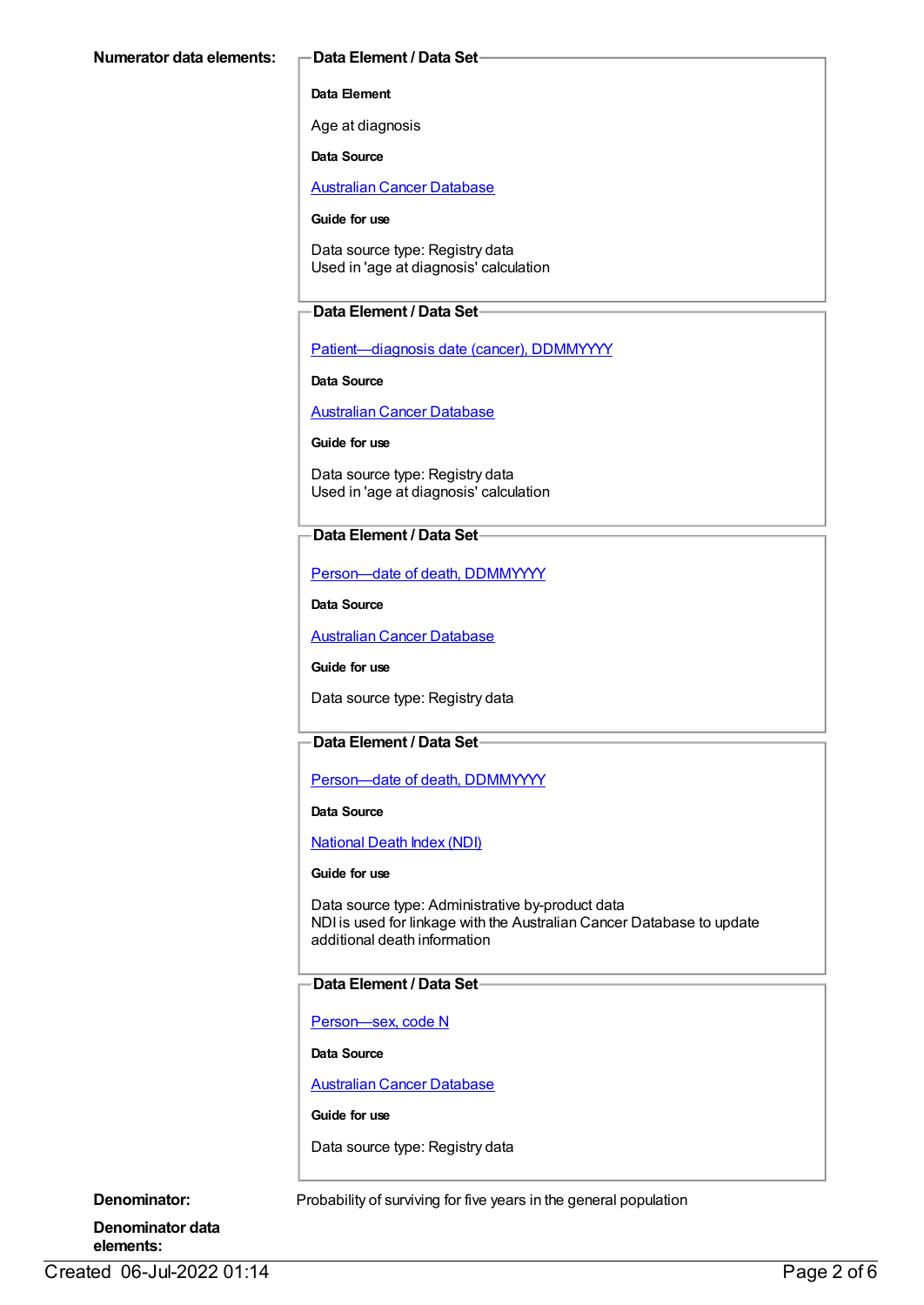#### **Data Element / Data Set**

#### **Data Element**

Person—estimated resident population of Australia

**Data Source**

ABS Estimated resident population (total [population\)](https://meteor.aihw.gov.au/content/393625)

**Guide for use**

Data source type: Census-based plus administrative by-product data ABS Estimated Resident Population (generated life tables)

#### **Data Element / Data Set**

#### **Data Element**

Mortality identifier

**Data Source**

**AIHW National Mortality [Database](https://meteor.aihw.gov.au/content/395084)** 

**Guide for use**

Data source type: Registry data Used to identify number of deaths

#### **Data Element / Data Set**

[Person—sex,](https://meteor.aihw.gov.au/content/287316) code N

**Data Source**

ABS Estimated resident population (total [population\)](https://meteor.aihw.gov.au/content/393625)

**Guide for use**

Data source type: Census-based plus administrative by-product data ABS Estimated Resident Population (generated life tables)

#### **Data Element / Data Set**

[Person—sex,](https://meteor.aihw.gov.au/content/287316) code N

**Data Source**

AIHW National Mortality [Database](https://meteor.aihw.gov.au/content/395084)

**Guide for use**

Data source type: Registry data

#### **Data Element / Data Set**

[Person—age,](https://meteor.aihw.gov.au/content/303794) total years N[NN]

**Data Source**

ABS Estimated resident population (total [population\)](https://meteor.aihw.gov.au/content/393625)

**Guide for use**

Data source type: Census-based plus administrative by-product data ABS Estimated Resident Population (generated life tables)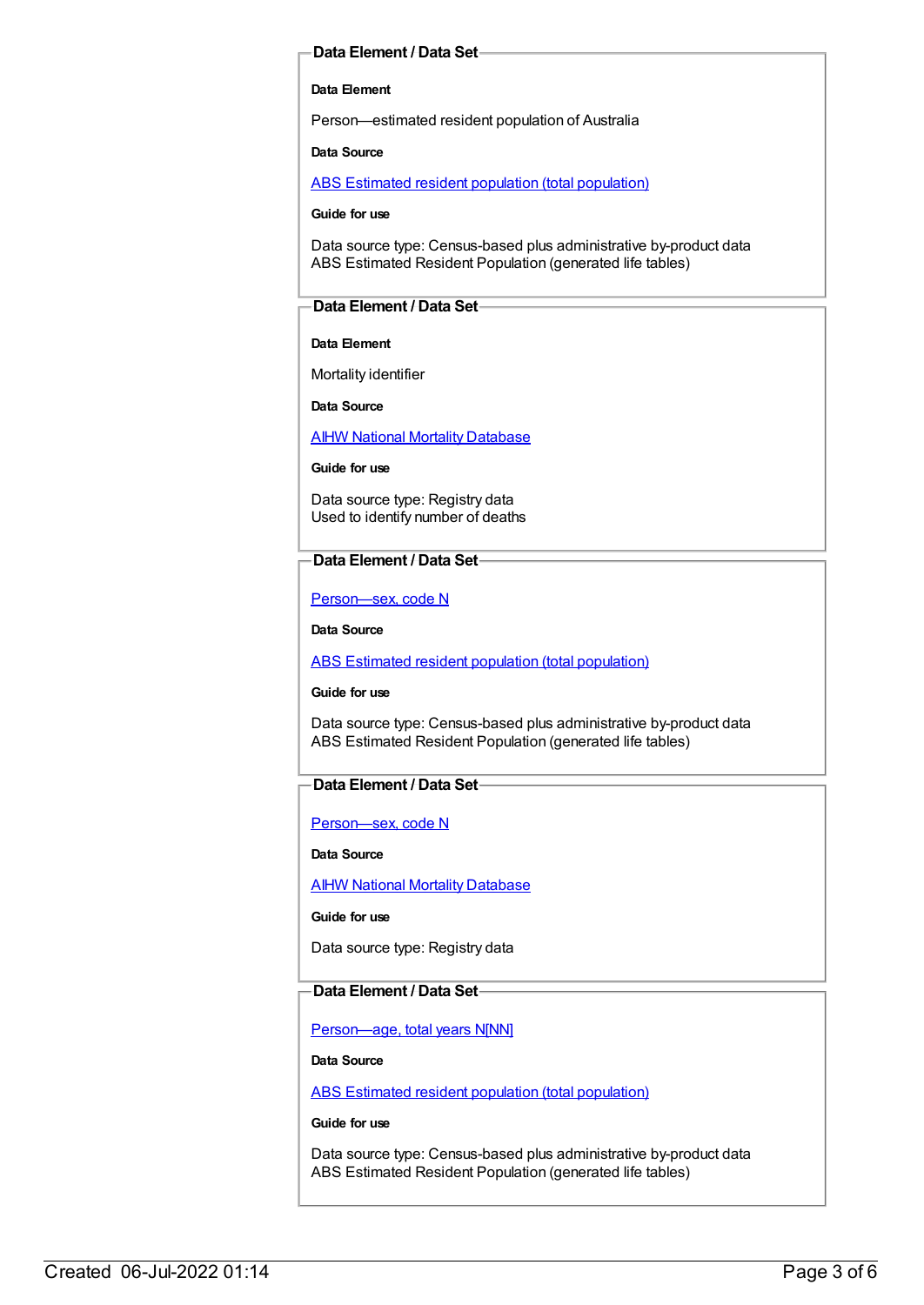|                                         | Data Element / Data Set-                                                                                                                                                                                                                                                                                   |
|-----------------------------------------|------------------------------------------------------------------------------------------------------------------------------------------------------------------------------------------------------------------------------------------------------------------------------------------------------------|
| Disaggregation:                         | Person-age, total years N[NN]<br><b>Data Source</b><br><b>AIHW National Mortality Database</b><br>2010-14-Nationally, by:<br>Guide for use<br>Sex<br>Data source type: Registry data<br>2010-14-Nationally, by (not reported):<br>• sex by cancer type (bowel cancer, lung cancer, melanoma, female breast |
|                                         | cancer, cervical cancer).                                                                                                                                                                                                                                                                                  |
| <b>Disaggregation data</b><br>elements: | Data Element / Data Set-                                                                                                                                                                                                                                                                                   |
|                                         | Person (address)-Australian postcode, code (Postcode datafile) {NNNN}                                                                                                                                                                                                                                      |
|                                         | Data Source                                                                                                                                                                                                                                                                                                |
|                                         | <b>Australian Cancer Database</b>                                                                                                                                                                                                                                                                          |
|                                         | Guide for use                                                                                                                                                                                                                                                                                              |
|                                         | Data source type: Registry data<br>Used for disaggregation by remoteness and SEIFA IRSD                                                                                                                                                                                                                    |
|                                         | Data Element / Data Set-                                                                                                                                                                                                                                                                                   |
|                                         | Person-sex, code N                                                                                                                                                                                                                                                                                         |
|                                         | Data Source                                                                                                                                                                                                                                                                                                |
|                                         | <b>Australian Cancer Database</b>                                                                                                                                                                                                                                                                          |
|                                         | Guide for use                                                                                                                                                                                                                                                                                              |
|                                         | Data source type: Registry data                                                                                                                                                                                                                                                                            |
| <b>Comments:</b>                        | Most recent data available for 2018 National Healthcare Agreement performance<br>reporting: 2010-14.                                                                                                                                                                                                       |

## **Representational attributes**

| <b>Representation class:</b> | Percentage |
|------------------------------|------------|
| Data type:                   | Real       |
| Unit of measure:             | Person     |
| Format:                      | N[NN].N    |
|                              |            |

## **Indicator conceptual framework**

| <b>Framework and</b> | <b>Effectiveness</b> |
|----------------------|----------------------|
| dimensions:          |                      |

## **Data source attributes**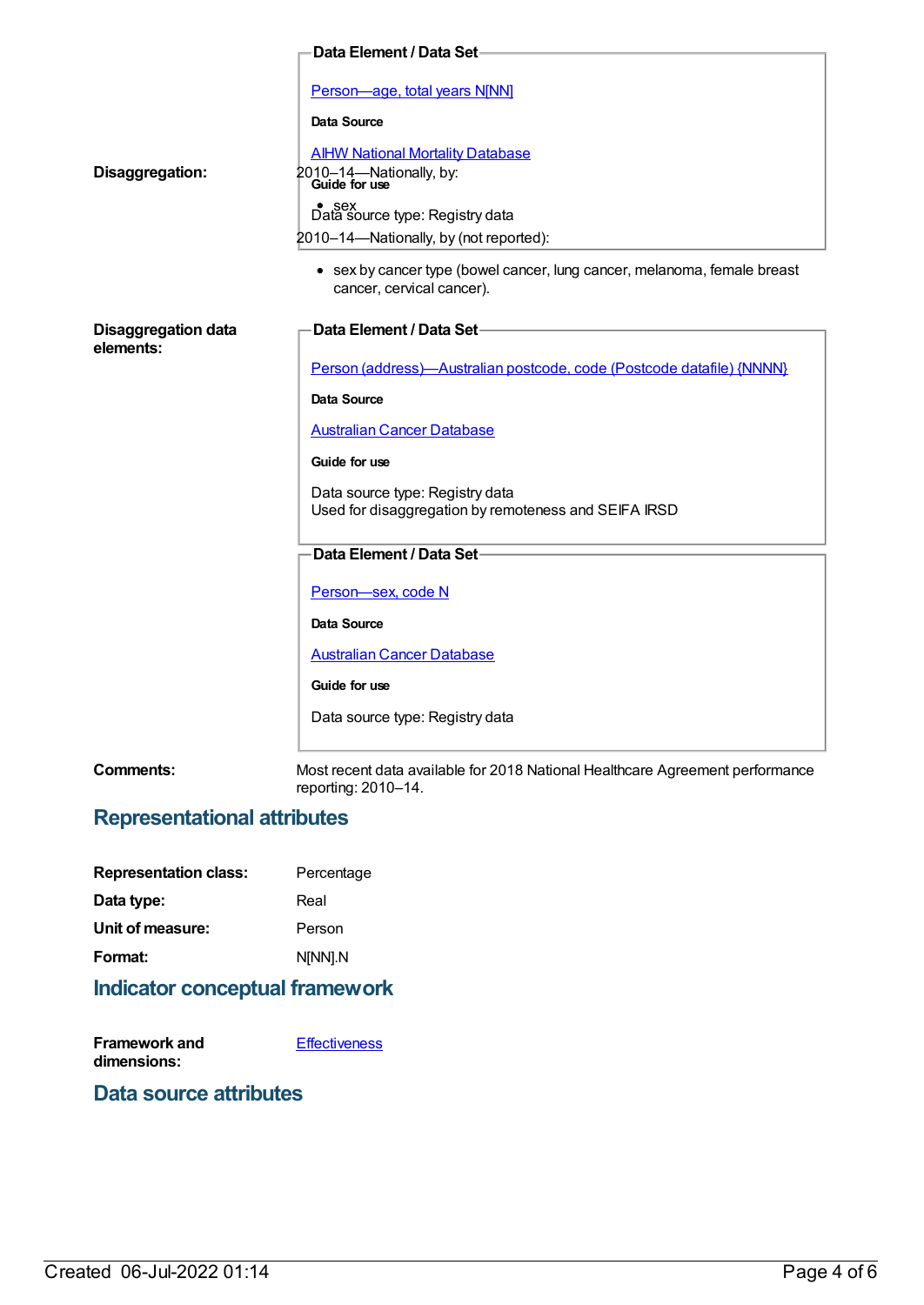ABS Estimated resident population (total [population\)](https://meteor.aihw.gov.au/content/393625)

**Frequency**

**Quarterly** 

**Quality statement**

ABS Estimated resident population (total [population\),](https://meteor.aihw.gov.au/content/449216) QS

**Data custodian**

Australian Bureau of Statistics

#### **Data Source**

[Australian](https://meteor.aihw.gov.au/content/393621) Cancer Database

**Frequency**

Annual

**Data custodian**

Australian Institute of Health and Welfare

#### **Data Source**

**AIHW National Mortality [Database](https://meteor.aihw.gov.au/content/395084)** 

**Frequency**

Annual

**Data custodian**

Australian Institute of Health and Welfare

#### **Data Source**

#### [National](https://meteor.aihw.gov.au/content/395083) Death Index (NDI)

**Frequency**

Annual

#### **Data custodian**

Australian Institute of Health and Welfare

### **Accountability attributes**

| <b>Reporting requirements:</b>                  | National Healthcare Agreement                                                                             |
|-------------------------------------------------|-----------------------------------------------------------------------------------------------------------|
| Organisation responsible<br>for providing data: | Australian Institute of Health and Welfare                                                                |
| collection required:                            | <b>Further data development</b> / Specification: Final, the measure meets the intention of the indicator. |

## **Source and reference attributes**

| Reference documents: | AIHW (Australian Institute of Health and Welfare) 2012. Cancer survival and        |
|----------------------|------------------------------------------------------------------------------------|
|                      | prevalence in Australia: period estimates from 1982 to 2010. Cancer series no. 69. |
|                      | Cat. no. CAN 65. Canberra: AIHW.                                                   |

## **Relational attributes**